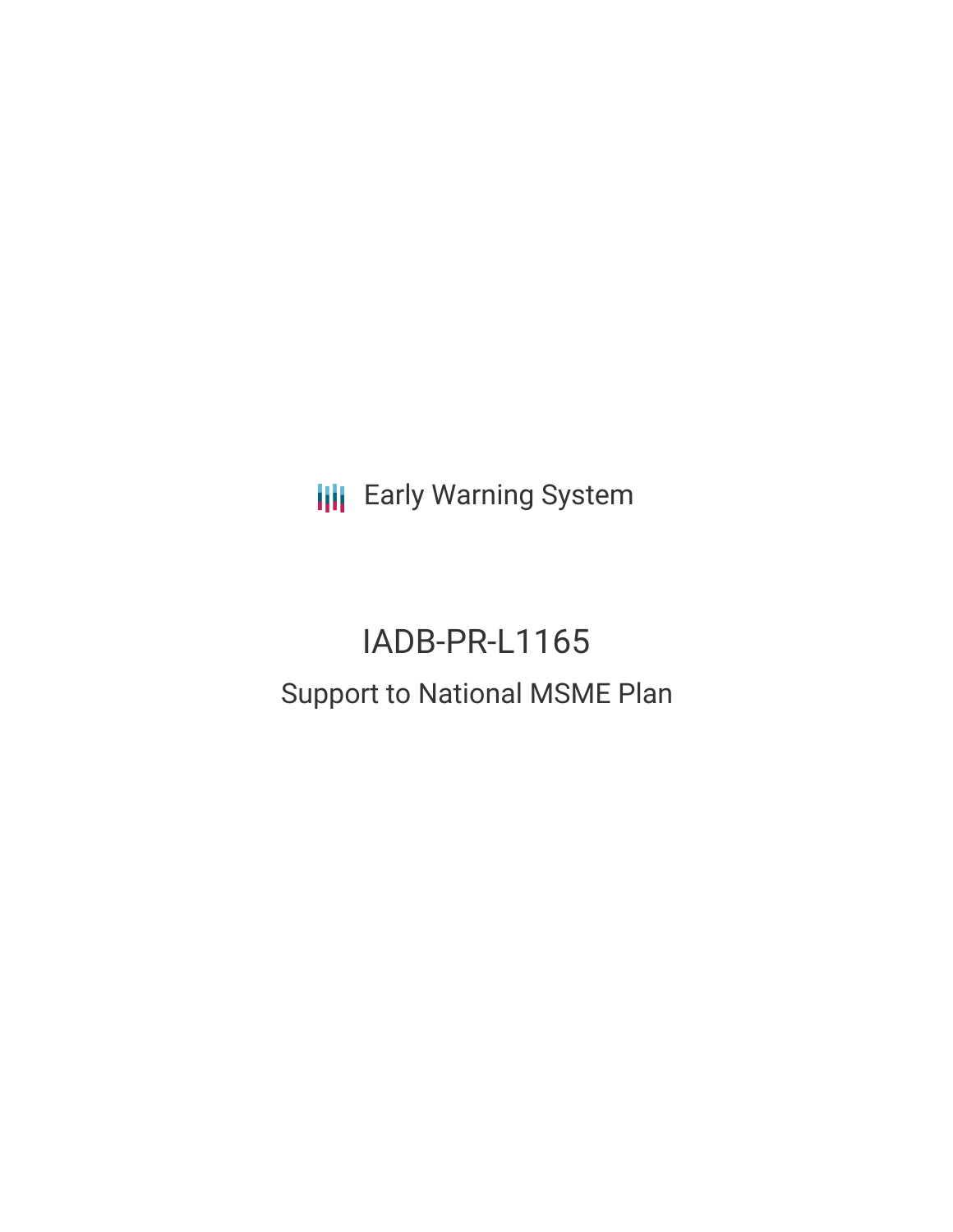# **Quick Facts**

| <b>Countries</b>               | Paraguay                                 |
|--------------------------------|------------------------------------------|
| <b>Financial Institutions</b>  | Inter-American Development Bank (IADB)   |
| <b>Status</b>                  | Approved                                 |
| <b>Bank Risk Rating</b>        | C                                        |
| <b>Borrower</b>                | Government of Paraguay                   |
| <b>Sectors</b>                 | Education and Health, Industry and Trade |
| <b>Investment Type(s)</b>      | Loan                                     |
| <b>Investment Amount (USD)</b> | \$15.00 million                          |
|                                |                                          |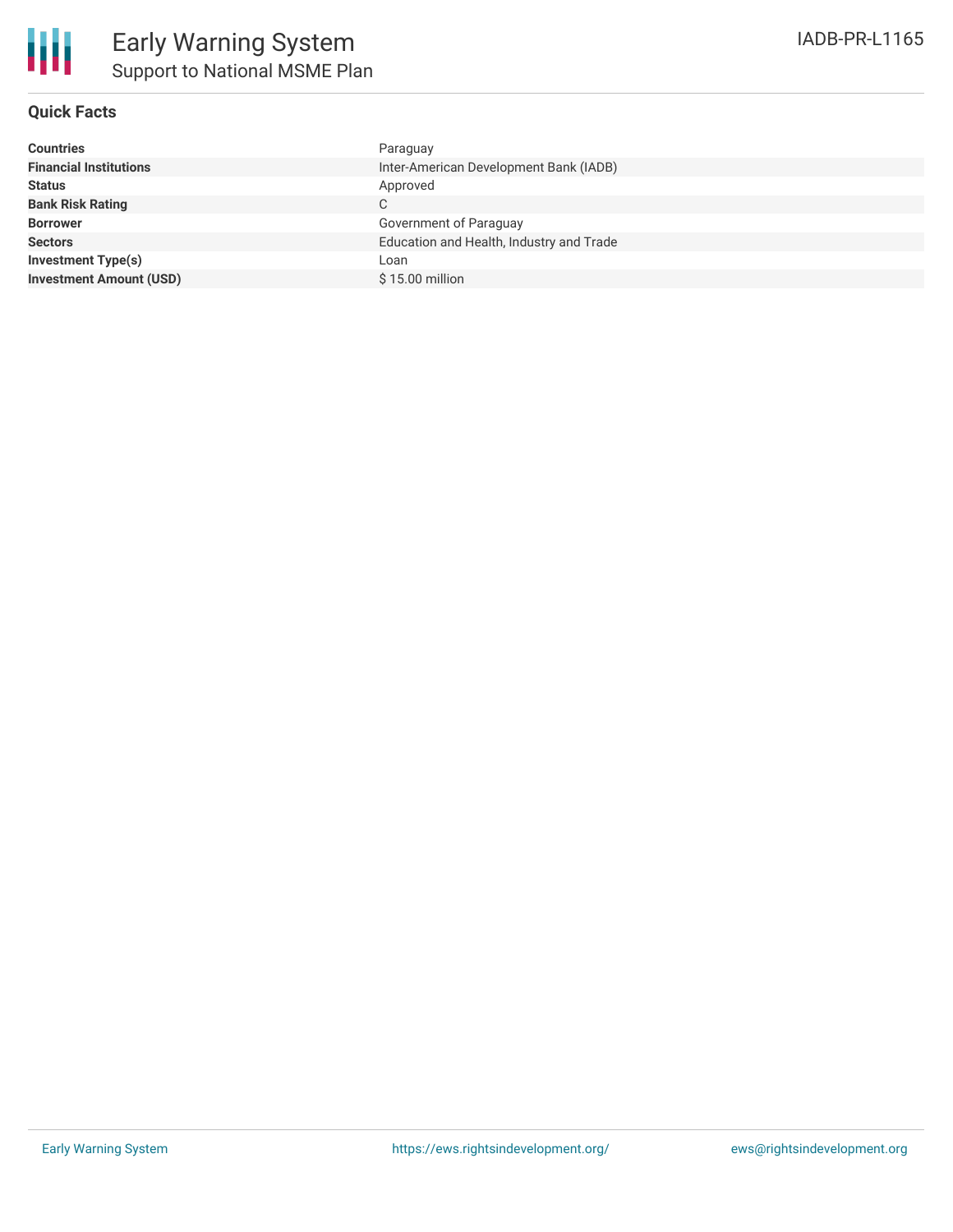

# **Project Description**

The general objective of this program is to contribute to improve the productivity of micro, small and medium size enterprises (MSME) of Paraguay. The specific objectives are (i) to increase the effort on traning and technical assistance of MSME with the provision of business development services; and (ii) increase the innovation effort of MSME with the provision of sector technological services.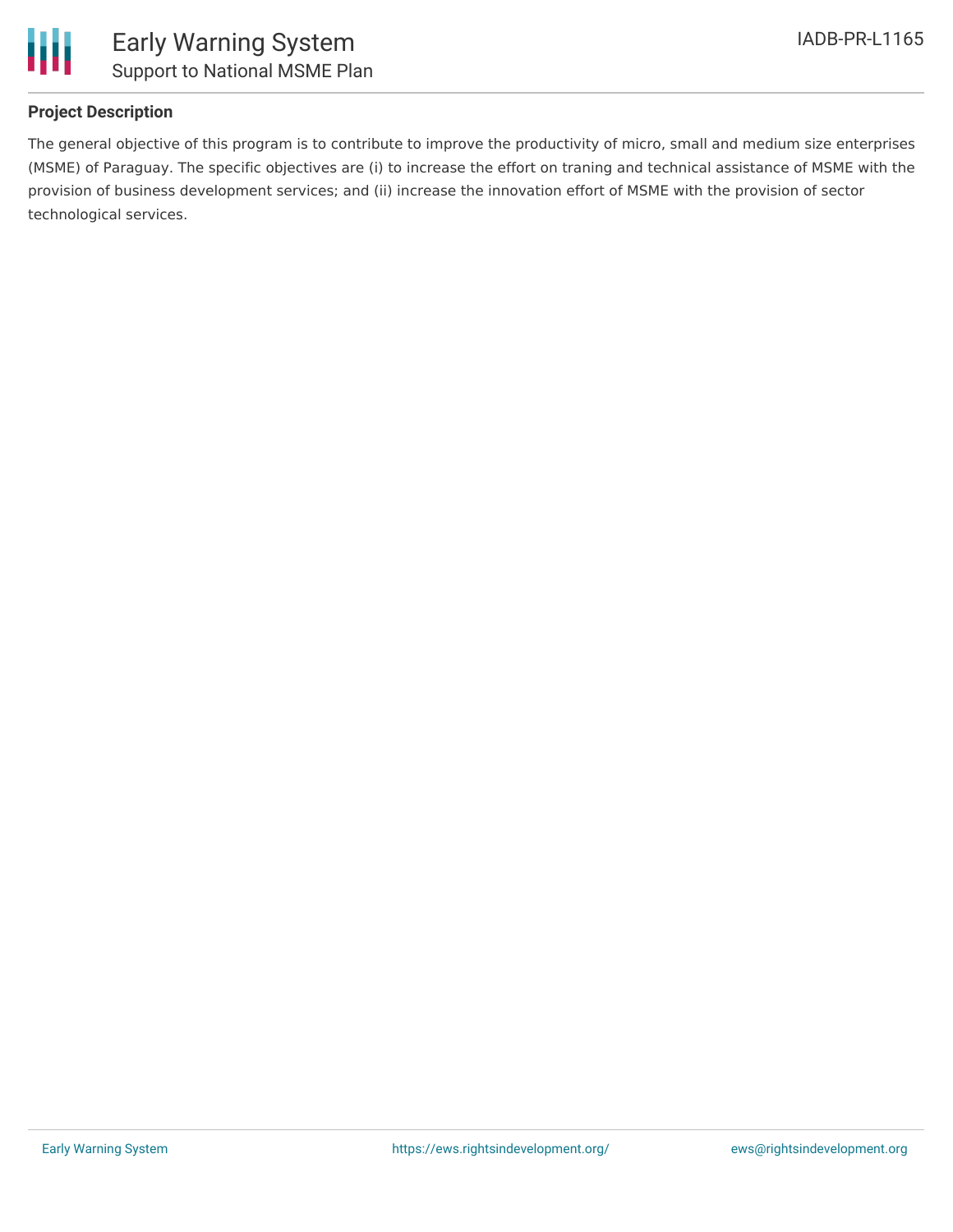## **Investment Description**

• Inter-American Development Bank (IADB)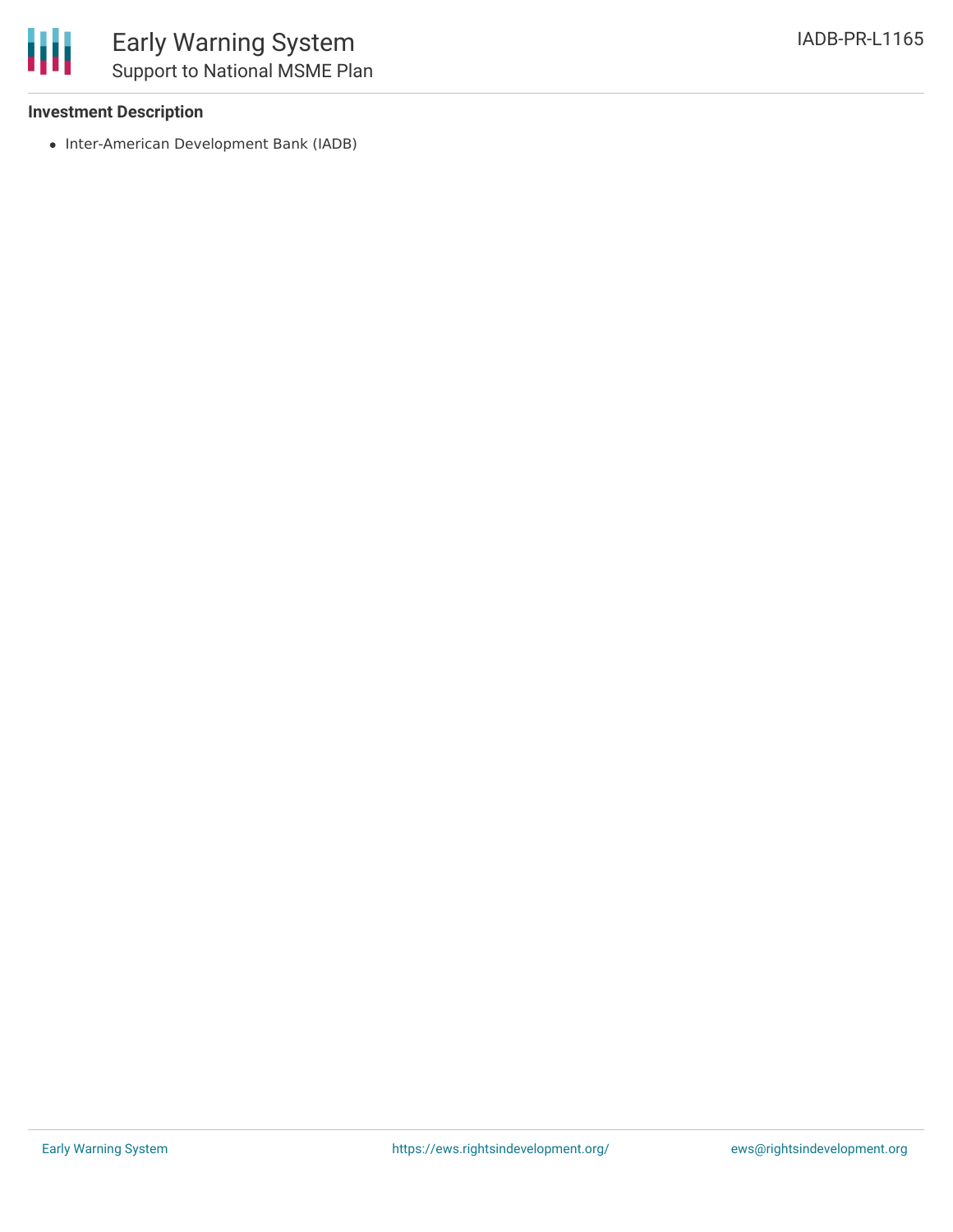# **Contact Information**

### ACCOUNTABILITY MECHANISM OF IADB

The Independent Consultation and Investigation Mechanism (MICI) is the independent complaint mechanism and fact-finding body for people who have been or are likely to be adversely affected by an Inter-American Development Bank (IDB) or Inter-American Investment Corporation (IIC)-funded project. If you submit a complaint to MICI, they may assist you in addressing the problems you raised through a dispute-resolution process with those implementing the project and/or through an investigation to assess whether the IDB or IIC is following its own policies for preventing or mitigating harm to people or the environment. You can submit a complaint by sending an email to MICI@iadb.org. You can learn more about the MICI and how to file a complaint at http://www.iadb.org/en/mici/mici,1752.html (in English) or http://www.iadb.org/es/mici/mici,1752.html (Spanish).